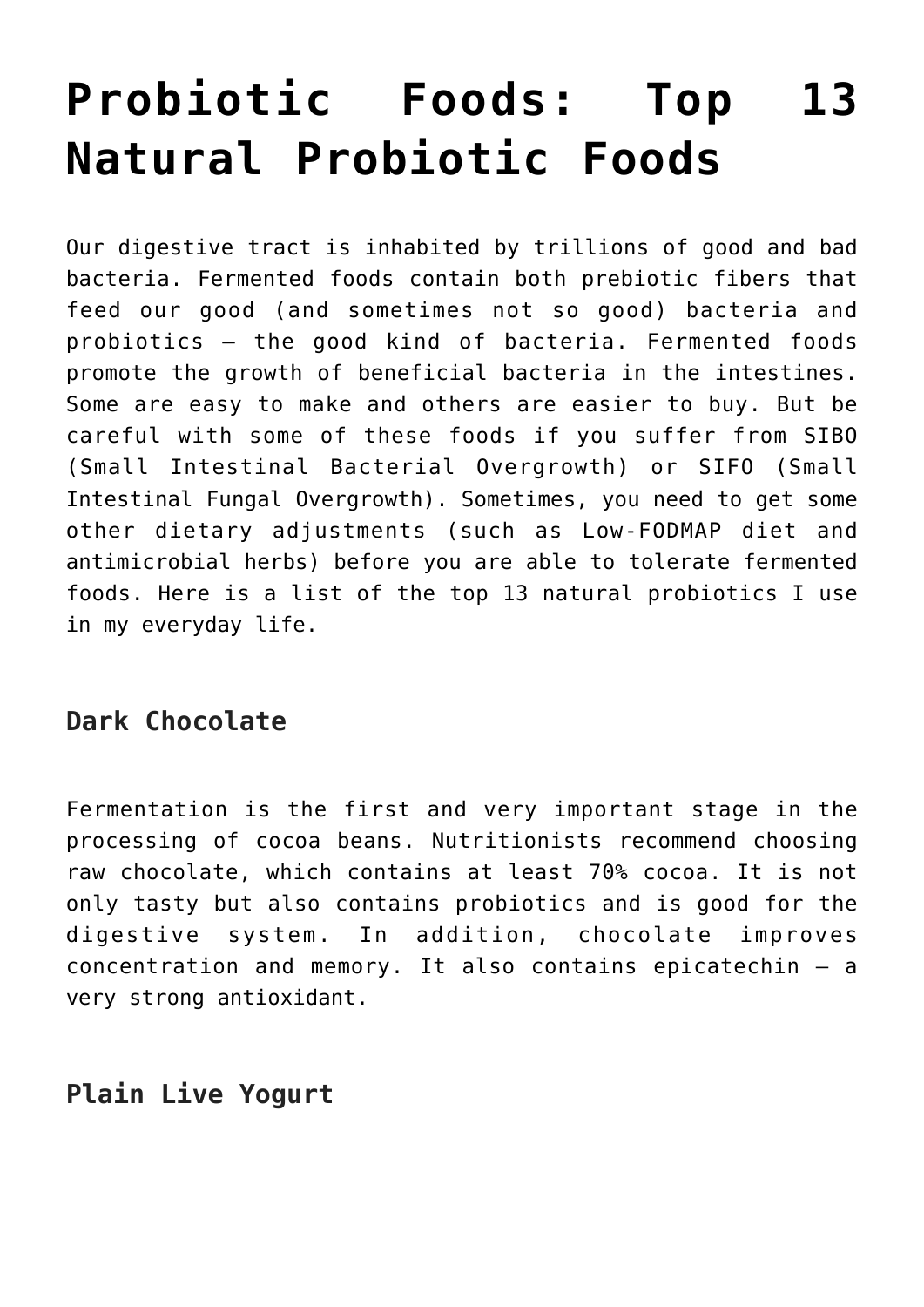

You can buy or make yourself yogurt from whole milk or from coconut milk. Yogurts with preservatives, additives, and high sugar content are the least helpful. It is best to cook yogurt yourself from raw milk and live cultures such as Lactobacilli or Bifidobacteria or buy yogurts with a short shelf life. Such products are saturated with bifidobacteria and rich in lactic acid. Yogurt helps to improve digestion and decrease symptoms of IBS (Irritable Bowel Syndrome).

### **Kombucha**

Kombucha is a sweet-and-sour effervescent drink that contains beneficial bacteria. In Russia, it is better known as "Tea Mushroom". It can be prepared using tea rich in tannins, cane sugar, and tea mushroom itself – a symbiosis of yeast and beneficial probiotic bacteria. Kombucha is famous for its efficacy against Candida or other yeast overgrowths as it balances the intestinal microbiome, combats bloating and excessive gas formation. It also helps to cope with stress and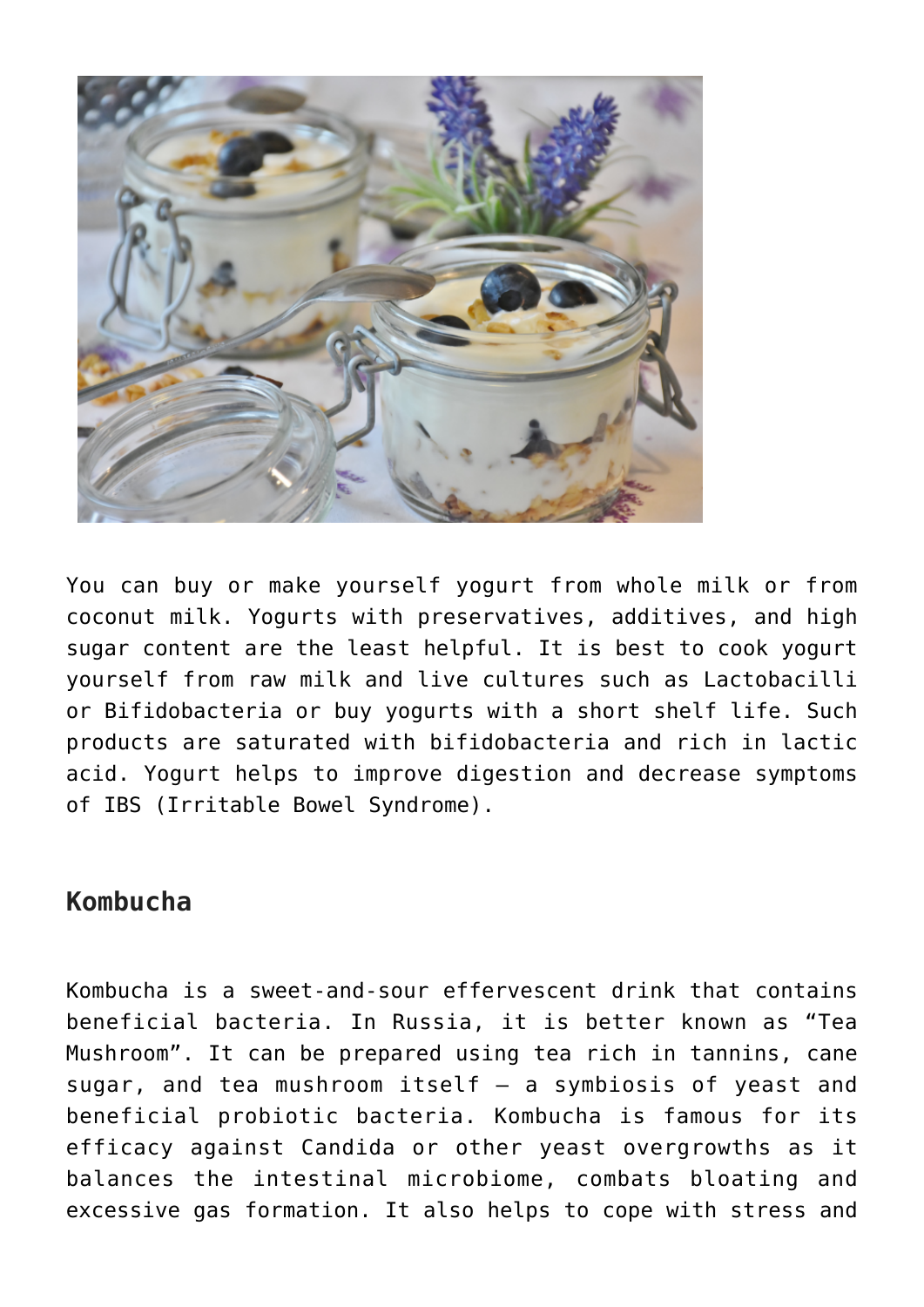anxiety, perhaps, due to the fact that over 90% of serotonin is made in the gut, not in the brain. Leaky gut may lead to the leaky brain.

# **Salted Pickles**

Yes, it turns out, they also have a benefit: salted pickles restore the intestinal flora, improve immunity, and improve digestion. My favorite brand is Bubbie's Pickles. You can find them in the refrigerated section of most health food stores. I have attempted making my own salted pickles, but I succeeded only once. If you want to try making your own salted pickles, make sure you buy them from a local farmer's market, as they are now treated with a waxy layer to preserve freshness and you have the highest chance to succeed!

**Sauerkraut**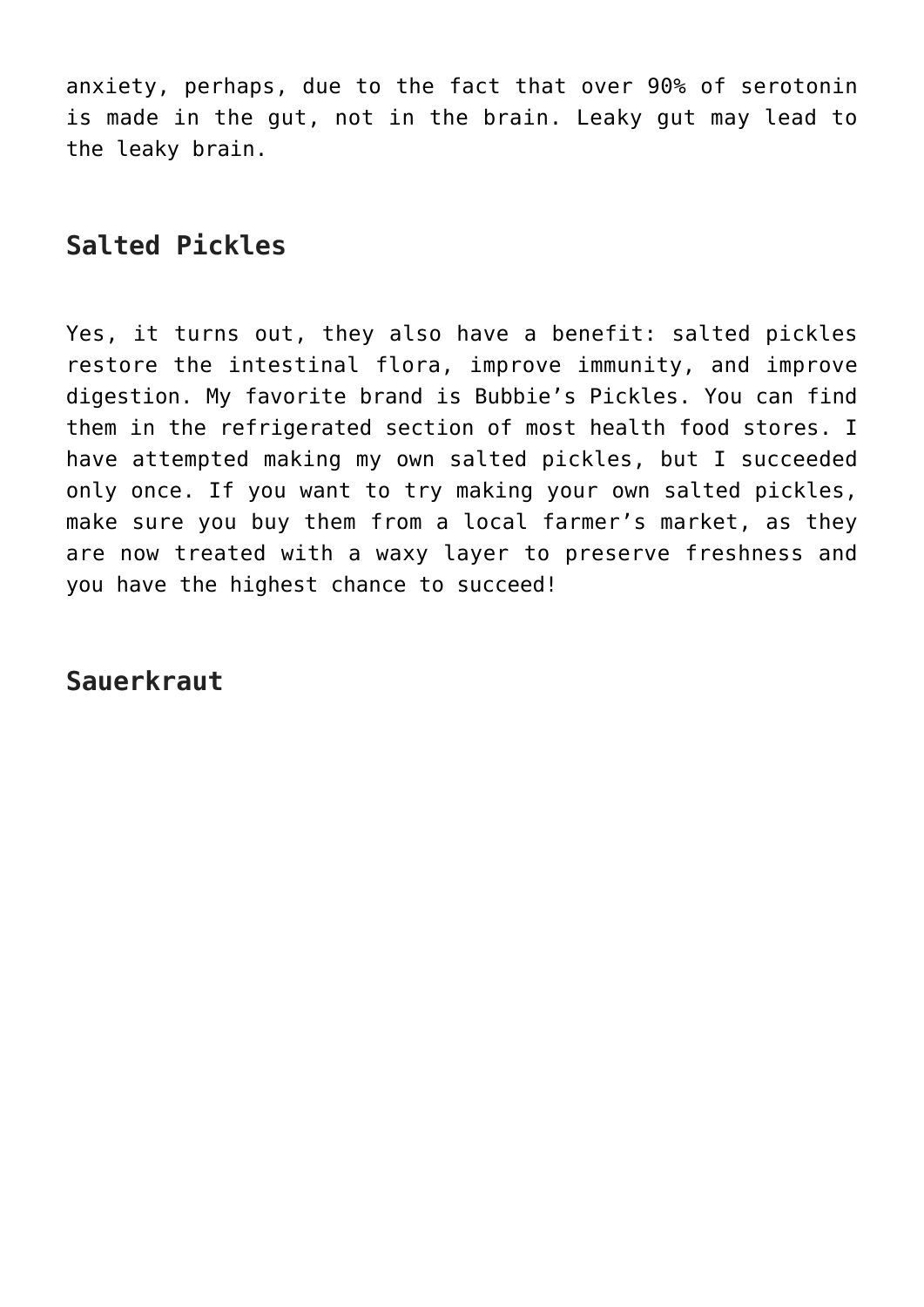

Sauerkraut is very easy to make! [See my "Ukrainian Sauerkraut"](https://sproutshealth.com/fast-ukrainian-fermented-sauerkraut/) [Recipe here. S](https://sproutshealth.com/fast-ukrainian-fermented-sauerkraut/)auerkraut is a superfood. Probiotics, contained in sauerkraut, effectively fight candida overgrowth and eczema. Fermented cabbage contains lactic acid, rich in vitamins A, C, B, E, K, and mineral salts (potassium, calcium, magnesium, phosphorus, zinc, iron).

#### **Raw Cheese**

A great source of natural probiotics. However, the food industry is convinced that it is better not to risk it: unpasteurized (raw) cheese may not be safe. Unfortunately, these risks are present even when we buy triple-washed salad from our local Costco! Again and again one hears about E.Coli found in spinach or iceberg lettuce. So, be careful while buying raw cheese, but at the same time, it is impossible to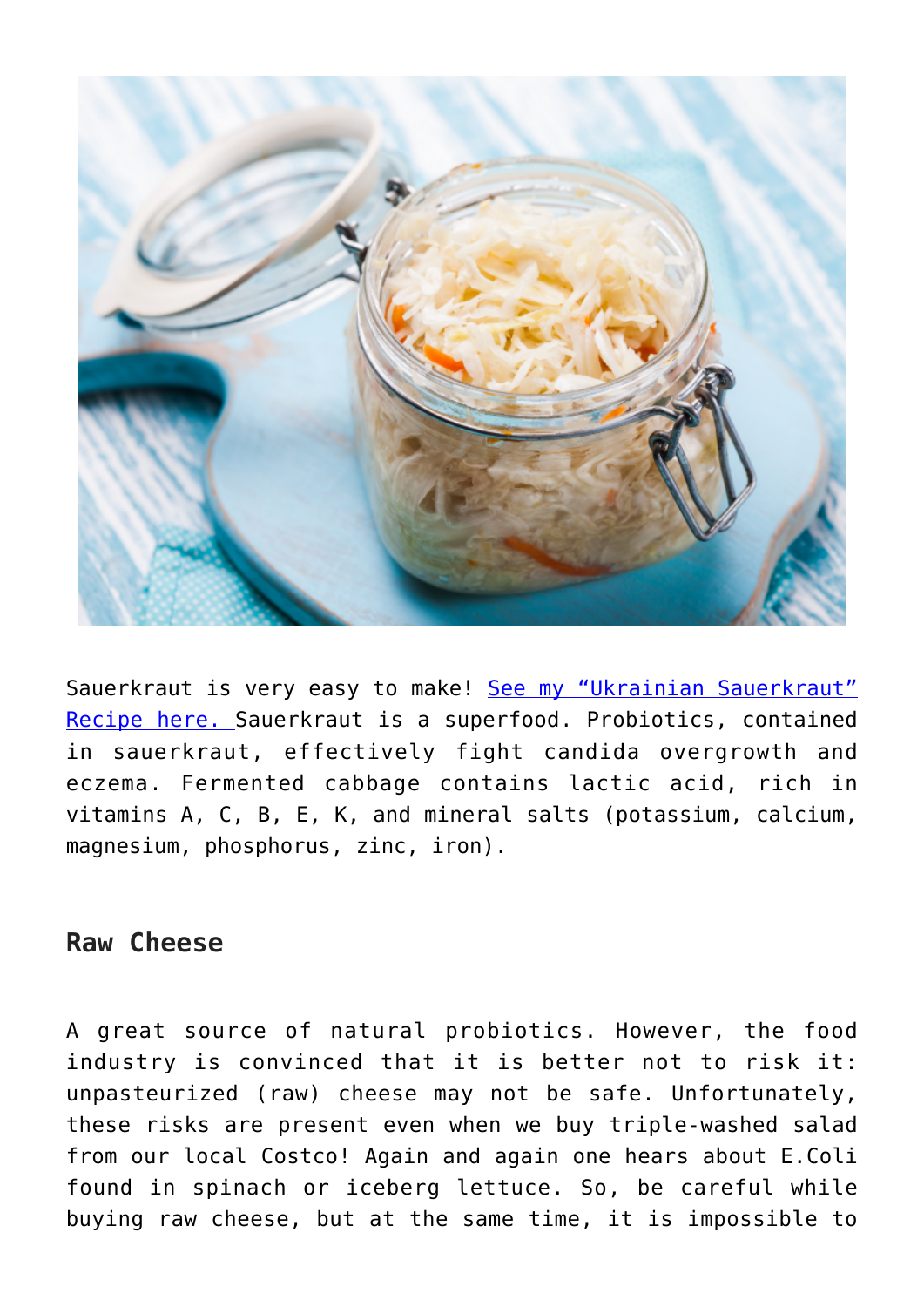protect ourselves from the evils of industrialized agriculture. Well, not unless you farm or grow everything you eat or drink.

# **Kefir grains**

Kefir is fermented milk or coconut water drink produced as a result of the joint work of bacteria and yeast. Kefir grains are a combination of lactic acid bacteria and yeast, fermenting the lactose (milk sugar) or any other type of sugar. In the case of milk-based kefir, the use of kefir improves lactose absorption and, in general, the work of the digestive system. Kefir-containing probiotics are very good for the skin. You can also make it yourself (if you have kefir grains). When I have a chance, I make coconut water-based kefir, because it is fizzy and refreshing, especially during the long Arizona summer.

# **Spirulina**

Spirulina promotes the growth of bifidobacteria and lactobacilli in the intestines. This blue-green unicellular alga of the genus cyanobacteria is an excellent antiinflammatory agent. Spirulina contains antioxidants and cholesterol regulating proteins. It fights fatigue, is useful in the treatment of cardiovascular diseases.

## **Olives**

Excellent fermented snack, if no vinegar is used to ferment them.